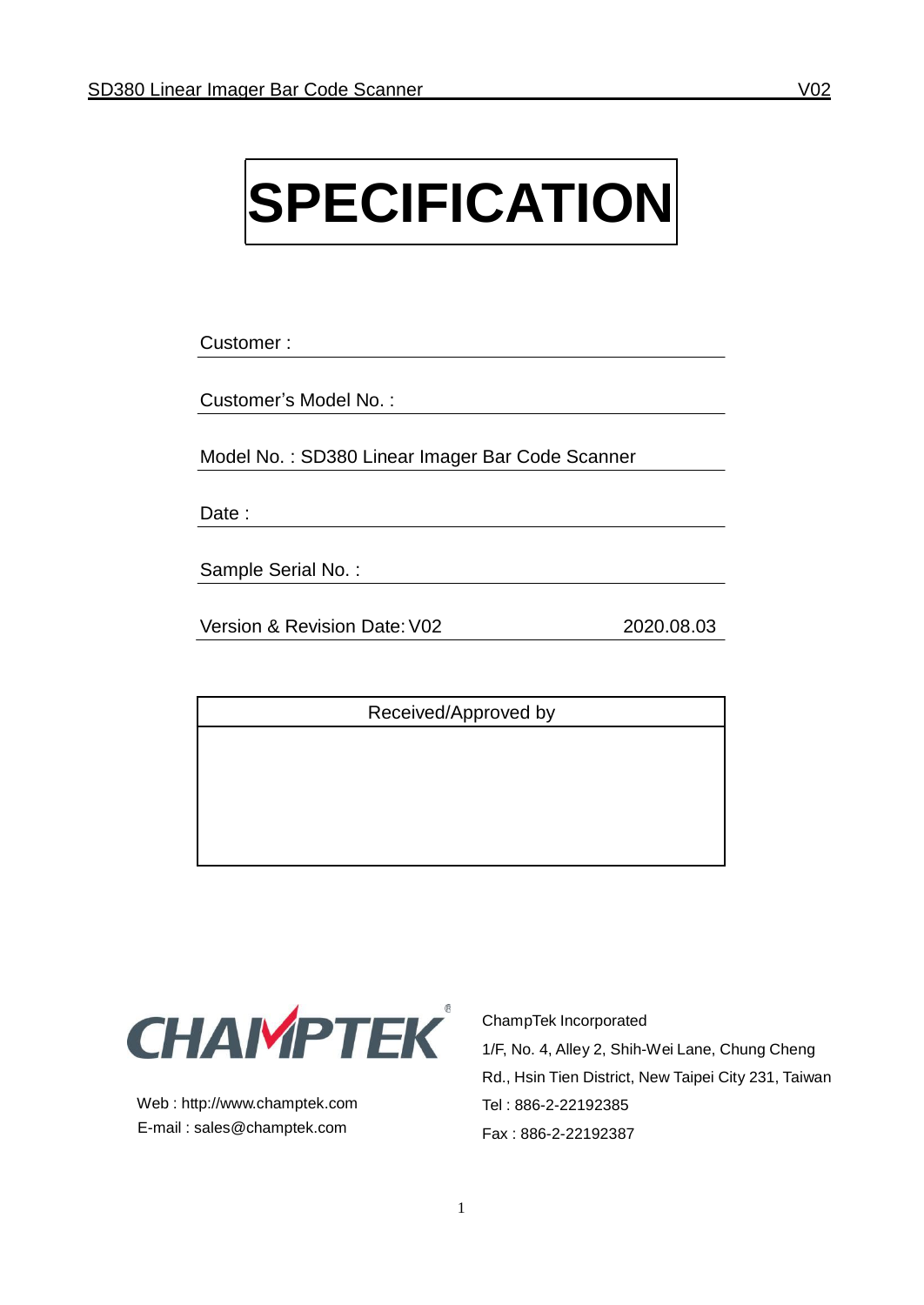### Revision History

| Version         | Date       | Context                    |
|-----------------|------------|----------------------------|
| V <sub>0</sub>  | 2016.09.07 | Release                    |
| V01             | 2018.02.23 | Performance update         |
| V <sub>02</sub> | 2020.08.03 | Sealing and dropping specs |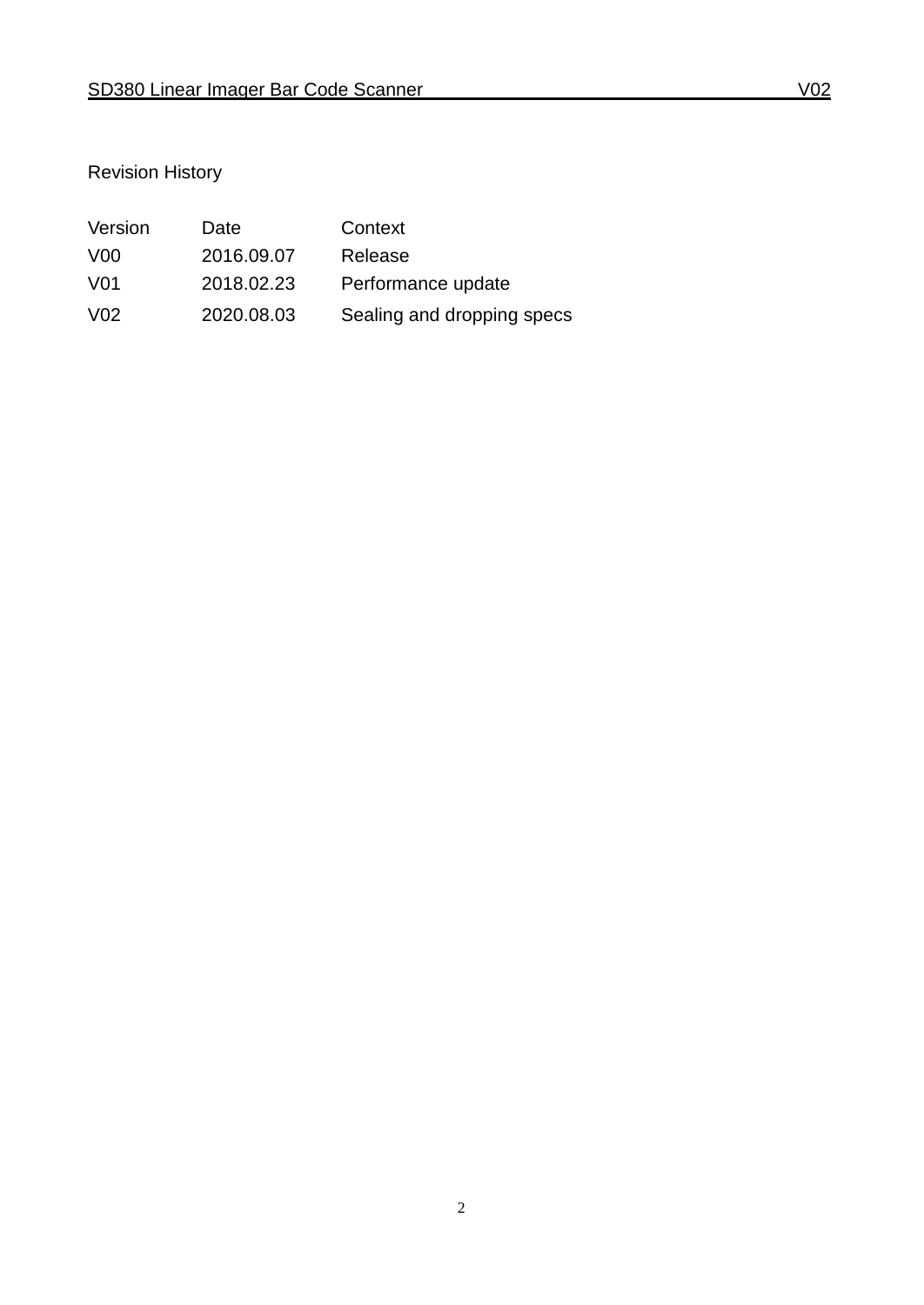# **TABLE OF CONTENTS**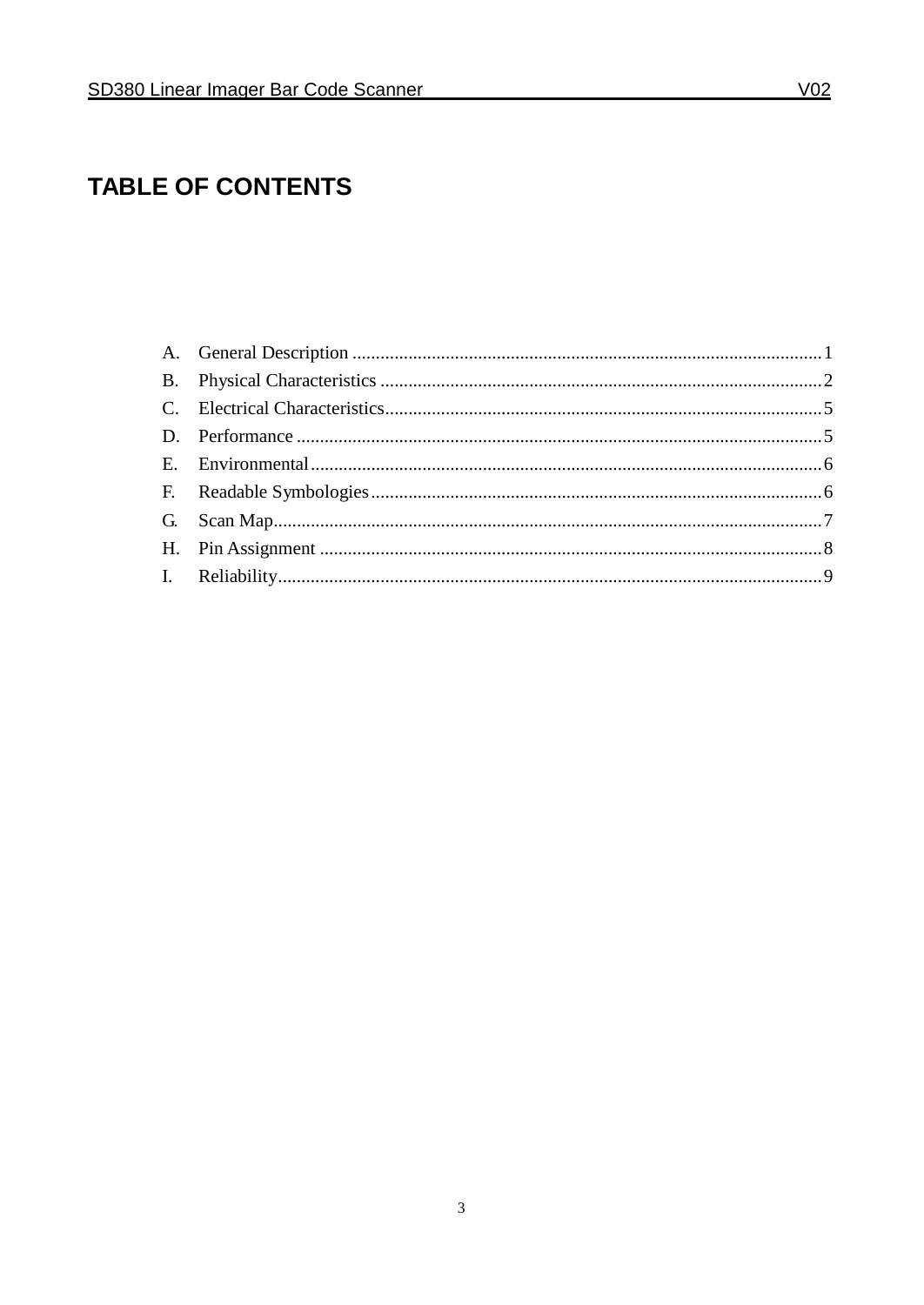#### **A. General Description**

The SD380 linear imager barcode scanner brings unmatched performance along with the latest advanced technology to the point-of-sale checkout operations, and it is a reliable bar code reader suitable for a wide range of environments. The SD380's features and its outstanding price-performance ratio make it the best solution for retail and light industrial applications.

The SD380 provides a 'black' or 'warn gray' color option, emphasizing the curving lines of the new enclosure and supports keyboard wedge, RS232 and USB interface. The powerful built-in decoder reads and discriminates all major 1D bar codes and GS1 DataBar™ symbologies, including damaged, poorly printed and codes on display, reducing processing time and labor costs, while increasing accuracy.

Its barcode programming menus provides extensive configuration options. A stand or holder option can be ordered to facilitate hand-free reading option and configured to its auto-sense reading can extend its lifespan.

The SD380 provides customers with the most cost-effective solution in the market and is the best choice for any retail environments.

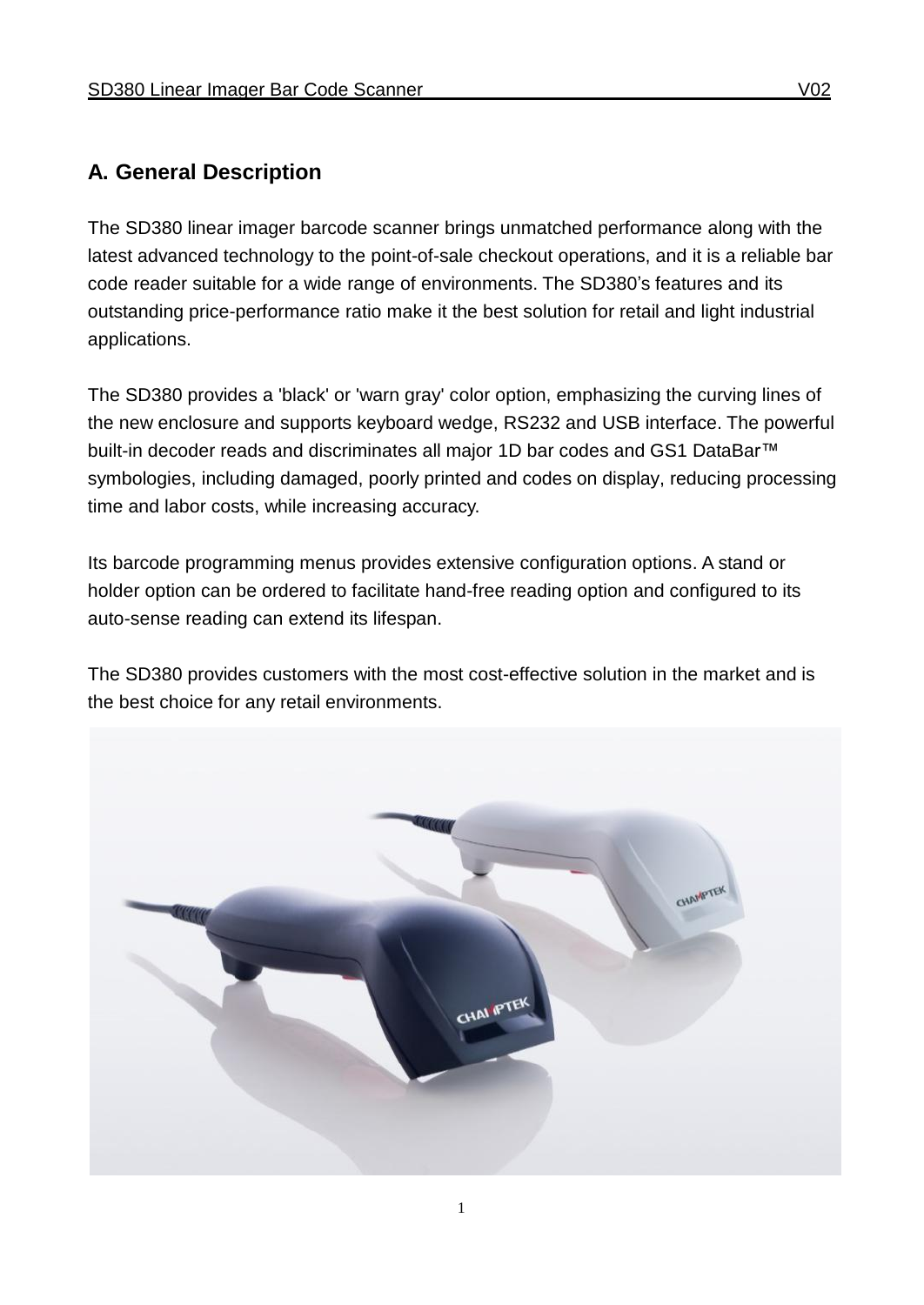#### **Features**

- The best price-performance ratio solution for retail and light industrial applications.
- Available for Gray and Black color choice.
- Reading depth from window up to 200mm.
- Support minimum resolution 4 mil/0.1 mm.
- Reads most 1D bar code symbologies includes GS1 Databar codes.
- Support multiple Interface options, USB / RS-232 / Keyboard Wedge.
- A stand or holder option can be ordered to facilitate hand-free reading option.
- Facilitates both contact and air 16KV Electro-Static discharge.
- Designed as IP41 sealing protection and 180cm dropping resistance.
- Applicable on Android tablet or smart phone with optional cable.

#### **B. Physical Characteristics**

| Weight           |                                       |
|------------------|---------------------------------------|
| Body weight      | Approx. 90 g                          |
| Cable weight     | Approx. 60 g                          |
| <b>Material</b>  | <b>ABS</b>                            |
| <b>Dimension</b> | 65.01 mm W x 168.01 mm D x 54.92 mm H |

#### **Cable drawing**

#### **RS232 Interface :**

Unit :mm

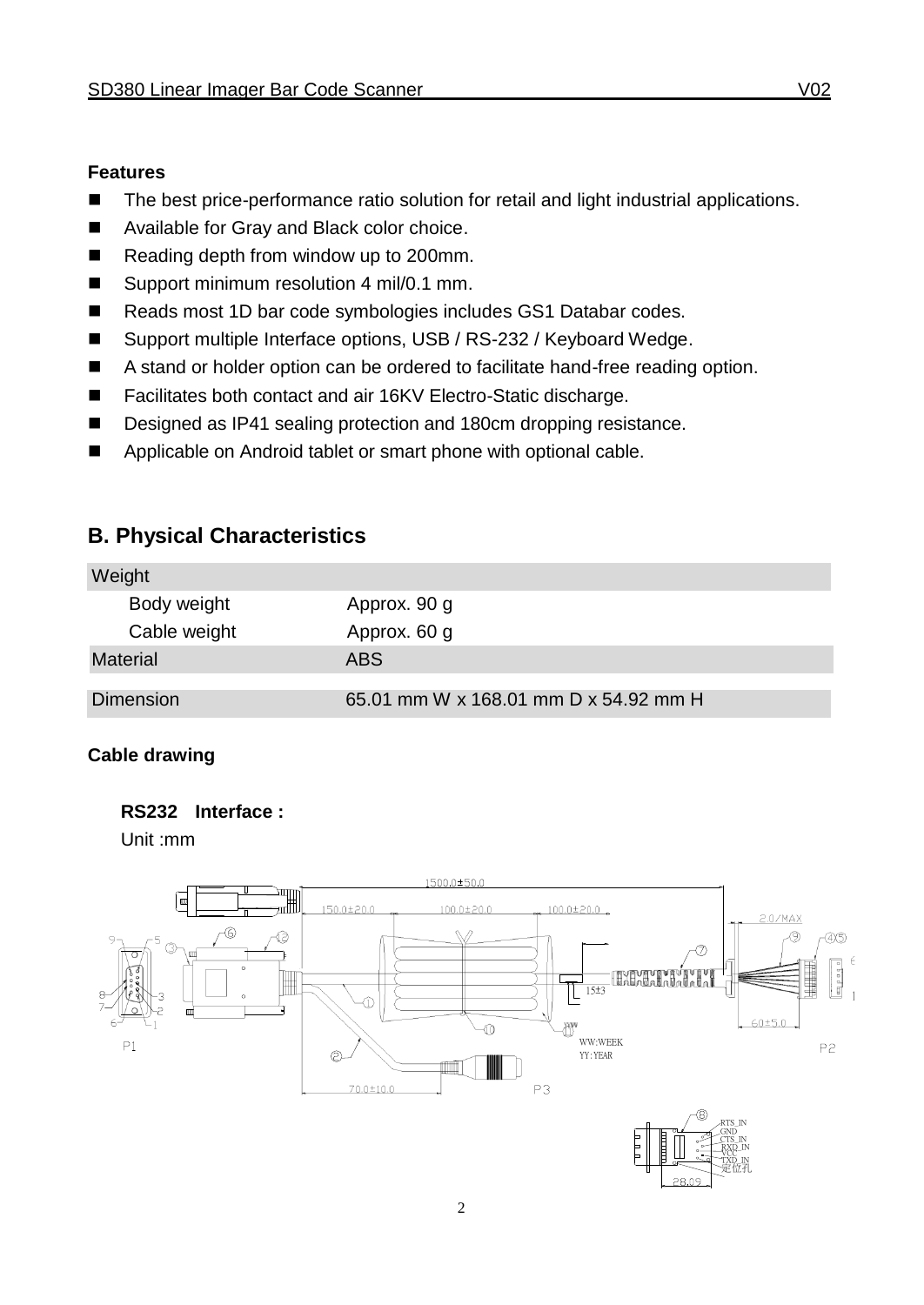### **Keyboard Interface :**

Unit : mm



**USB Interface :** Unit : mm

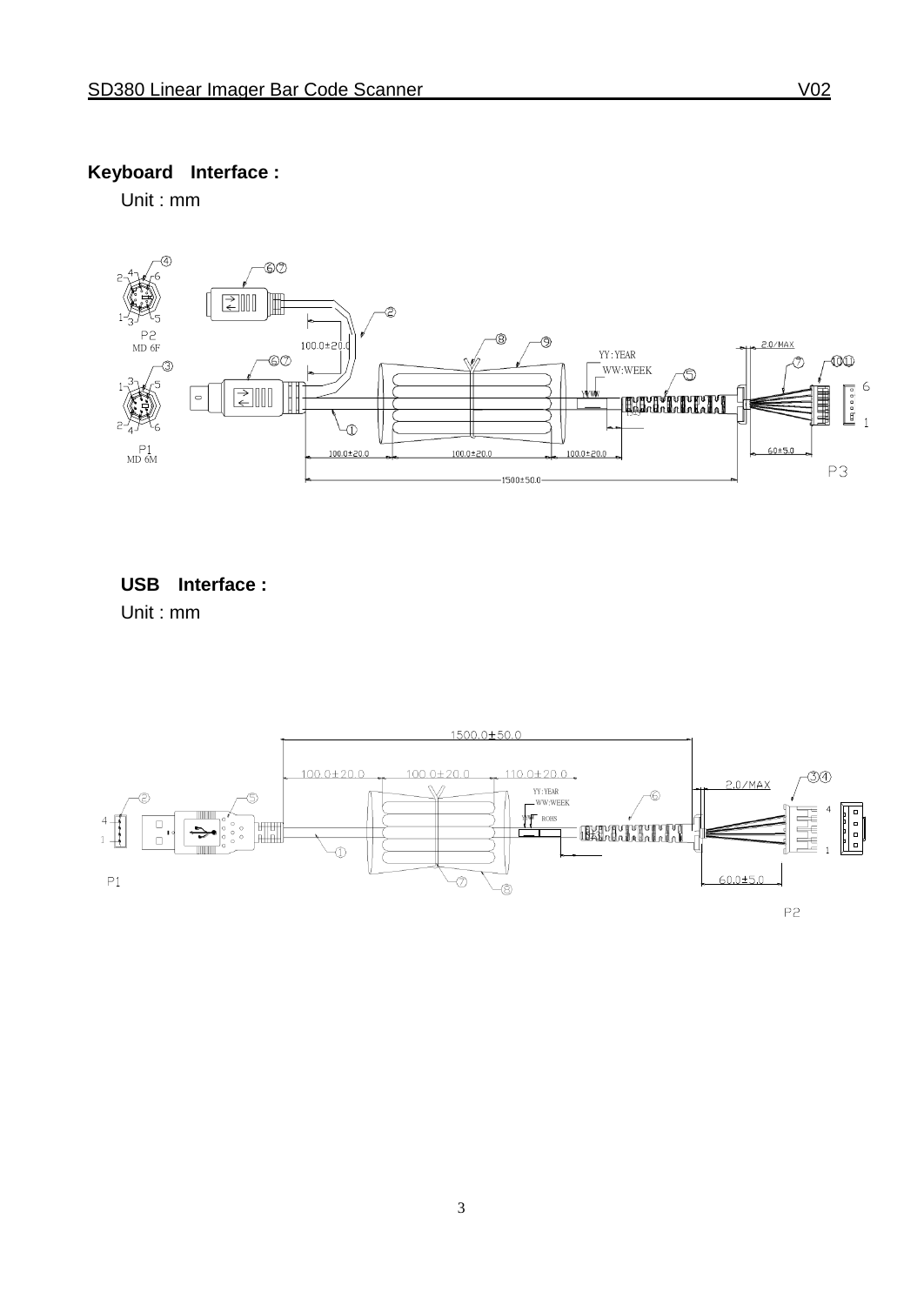Unit : mm





**Mechanical drawing**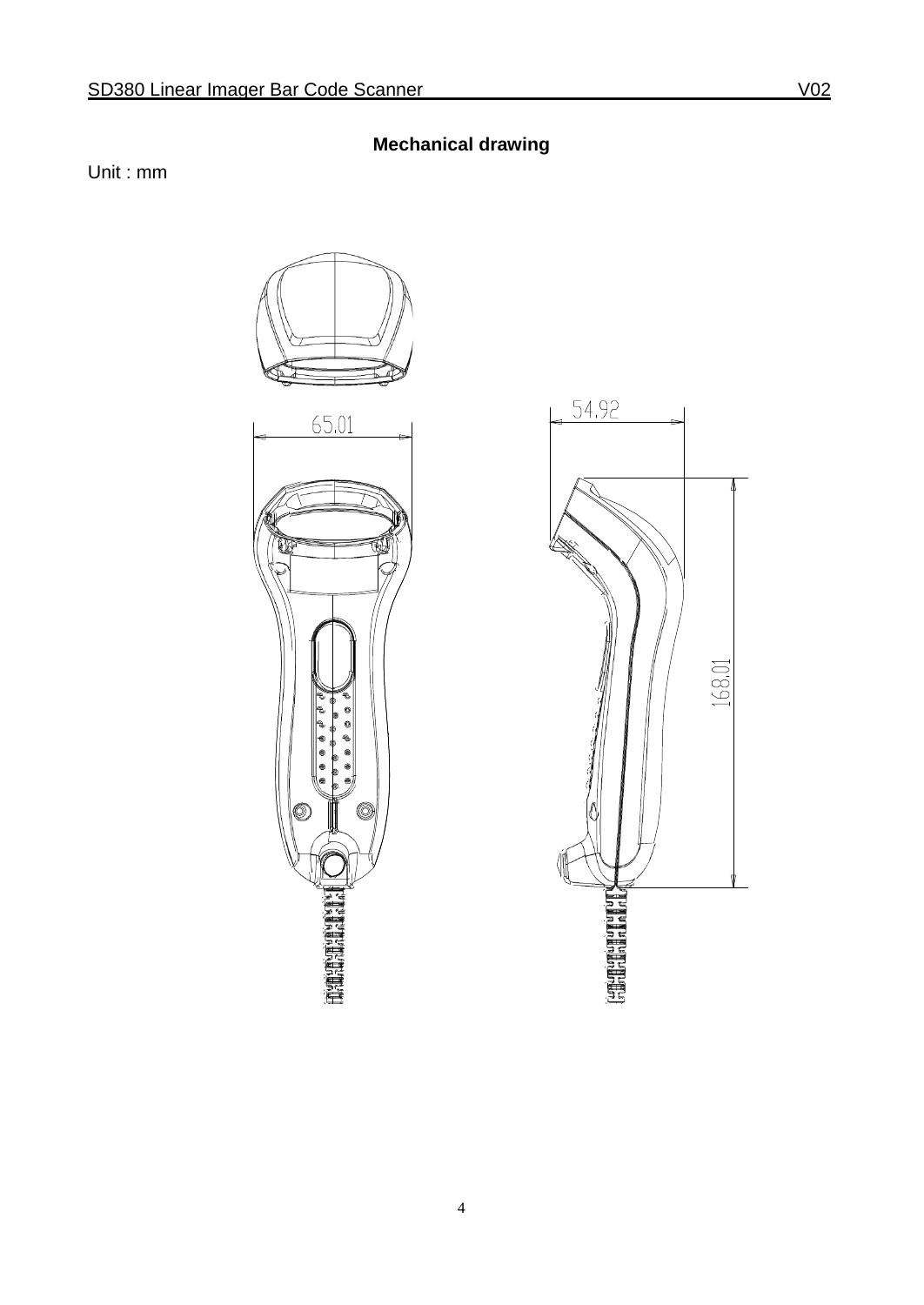# **C. Electrical Characteristics**

| Interface                 | <b>RS232</b>             | <b>USB</b>      | <b>KB</b> |
|---------------------------|--------------------------|-----------------|-----------|
| <b>Supply Voltage</b>     |                          | DC +5V $\pm$ 5% |           |
| Output Voltage (Typ.)     | ±9V                      | $+5V±5%$        | $+5V±5%$  |
| Output low Voltage (Max.) | $\overline{\phantom{a}}$ | 0.7V            | 0.7V      |
| <b>Current Draw</b>       |                          | ±10%            |           |
| Power On (Typ.)           | 250 mA                   | 250 mA          | 250 mA    |
| Stand by (Typ.)           | 58 mA                    | 58 mA           | 58 mA     |
| Operation (Typ.)          | 224 mA                   | 242 mA          | 242 mA    |

# **D. Performance**

| <b>Light Source</b>         | Visible Red light 632nm LED                     |
|-----------------------------|-------------------------------------------------|
| Sensor                      | <b>Linear Sensor</b>                            |
| Processor Type              | ARM 32-bit CPU                                  |
| <b>Operating Freq.</b>      | 8 MHz (Internal)                                |
| Scan Speed                  | 100 scans per second ±10%                       |
| <b>Reading Distance</b>     | From contact up to 200mm@20mil/0.5mm, PCS90%    |
| <b>Width of Field</b>       | 40mm@ Contact, 10mil/0.25mm, PCS90%             |
| <b>Print Contrast Ratio</b> | 25%                                             |
| Resolution                  | 4mil / 0.1mm@PCS90%,CODE39                      |
| <b>Reading Angle</b>        | Test Conditions: Code 39, 10mil/0.25mm, PCS 90% |
| <b>Pitch Angle</b>          | $\pm 5^{\circ}$ ~65°                            |
| <b>Skew Angle</b>           | $±5^{\circ}$ ~65°                               |
| <b>Ambient Light</b>        |                                                 |
| <b>Fluorescent lamp</b>     | 10,000 Lux. Maximum                             |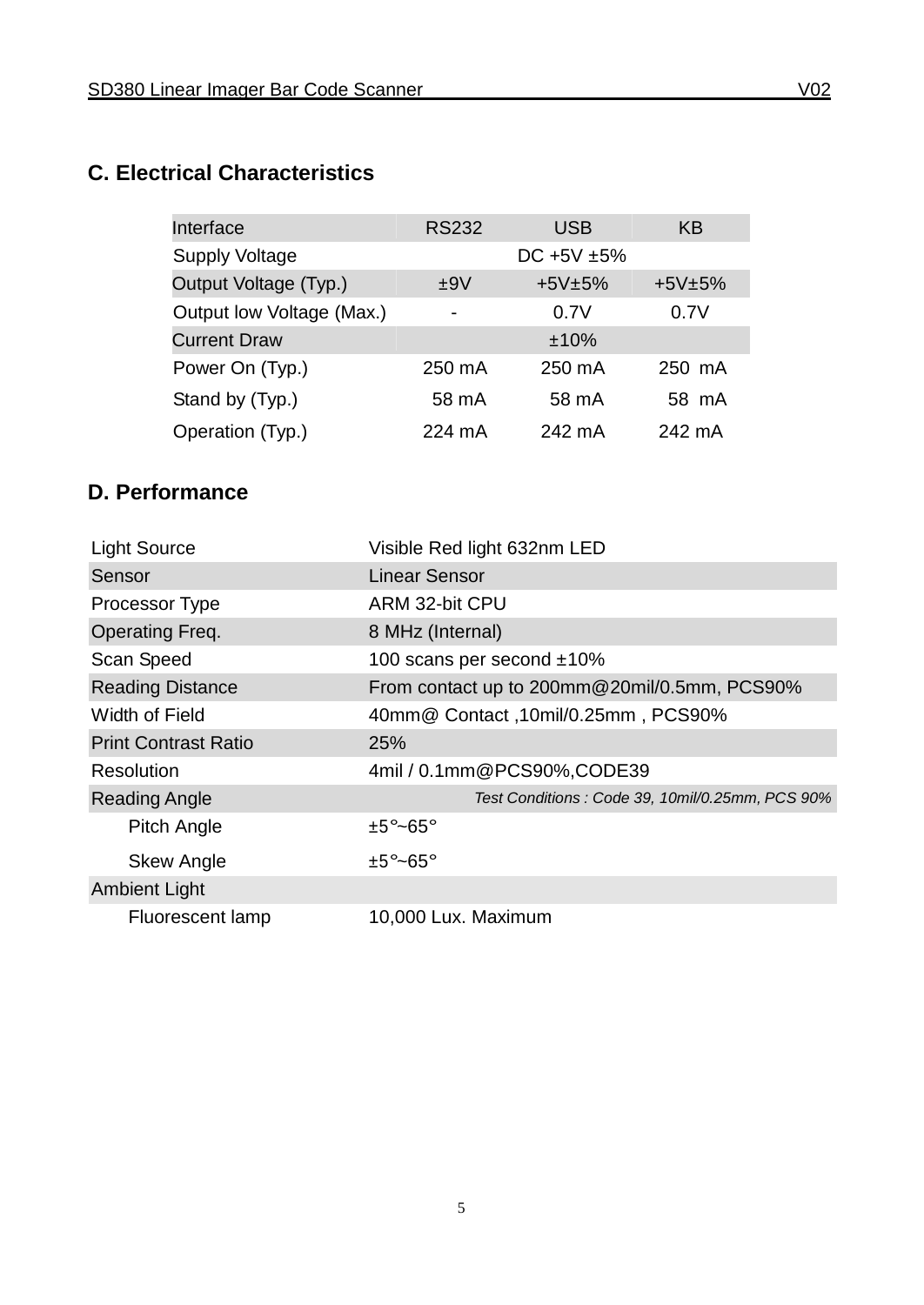#### **E. Environmental**

| Operating Temperature    | 0 °C to 50 °C (32 °F to 122 °F)   |
|--------------------------|-----------------------------------|
| Storage Temperature      | -20 °C to 70 °C (-4 °F to 158 °F) |
| <b>Relative Humidity</b> | 20% to 95% (Non-condensing)       |

# **F. Readable Symbologies**

|                           | Readable | <b>Default Enable</b> |
|---------------------------|----------|-----------------------|
| All UPC/EAN/JAN           | V        | V                     |
| EAN128 Code               | V        |                       |
| Code 39                   | V        | V                     |
| Code 39 Full ASCII        | V        |                       |
| Code32 / Italian Pharmacy | V        |                       |
| Code 128                  | V        | V                     |
| CODABAR/NW7               | V        | V                     |
| Interleave 25             | V        | V                     |
| Industrial 25             | V        |                       |
| <b>MSI/PLESSEY</b>        | V        |                       |
| Code 93                   | V        |                       |
| China Postage             | V        |                       |
| <b>GS1 DataBar</b>        | V        |                       |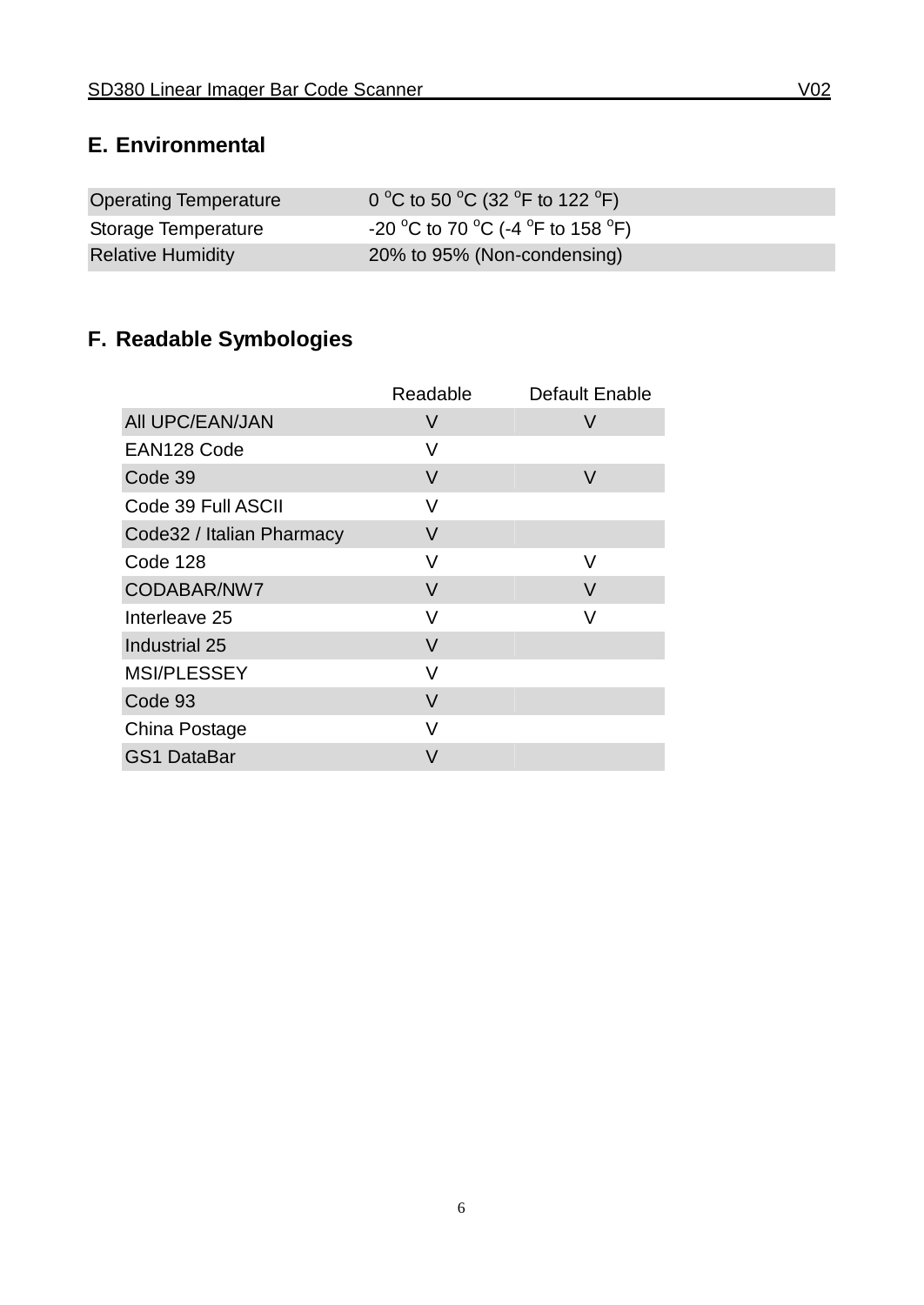### **G. Scan Map**

PCS 90% CODE 39 at fluorescent lamp 750 Lux. (±10%).

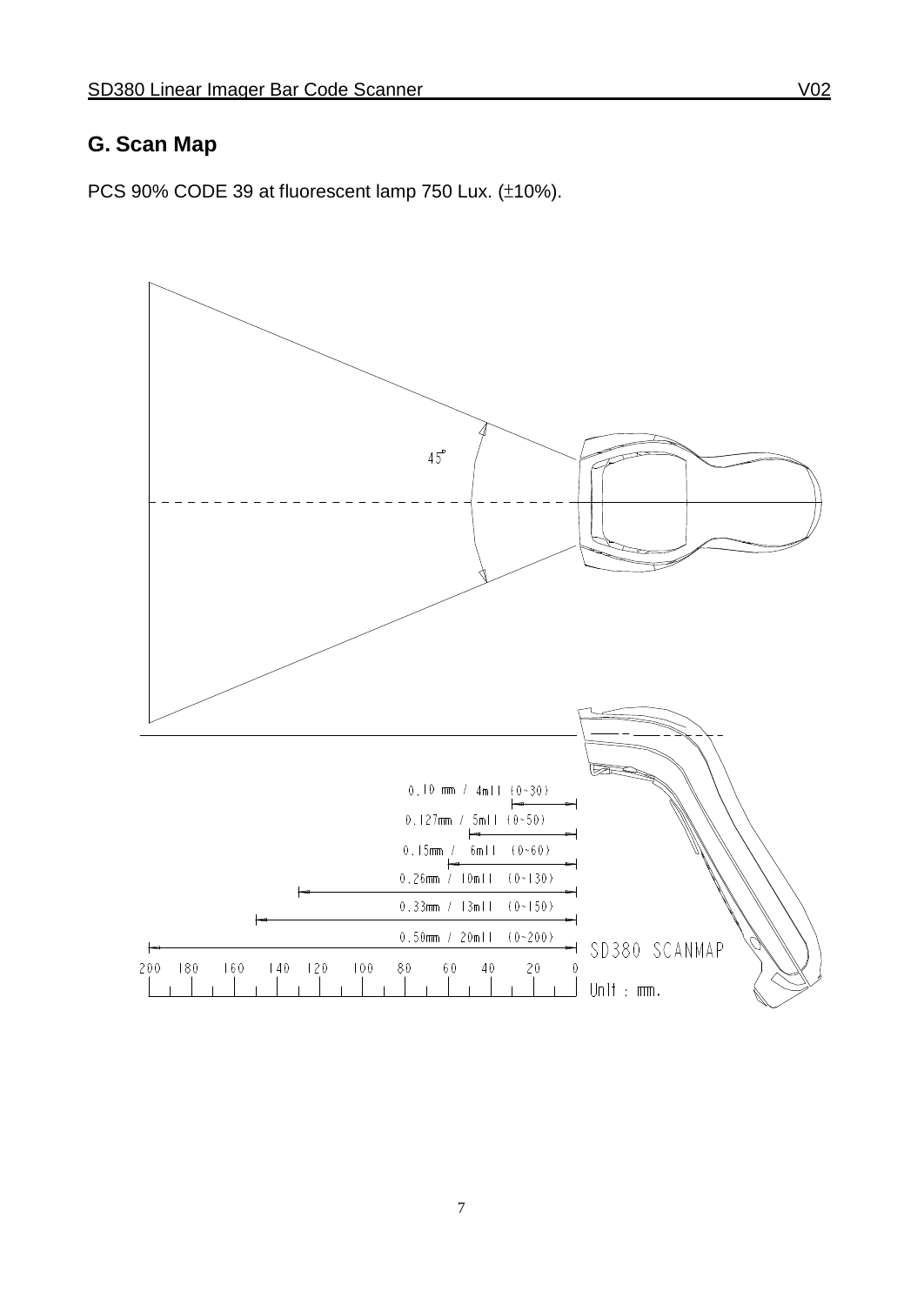### **H. Pin Assignment**

#### **a) Keyboard Interface**



| Function       |
|----------------|
| <b>KB DATA</b> |
| <b>GND</b>     |
| $Vcc(+5V)$     |
| <b>KB CLK</b>  |
|                |



#### **b) RS-232 Interface**

| <b>DB 9 Female</b> |            |  |
|--------------------|------------|--|
| Pin No.            | Function   |  |
| 2                  | <b>TXD</b> |  |
| 3                  | RXD        |  |
| 5                  | GND        |  |
| 7                  | <b>CTS</b> |  |
| 8                  | <b>RTS</b> |  |
| 9                  | $Vcc/+5V$  |  |
| <b>Power Lead</b>  | $Vcc/+5V$  |  |